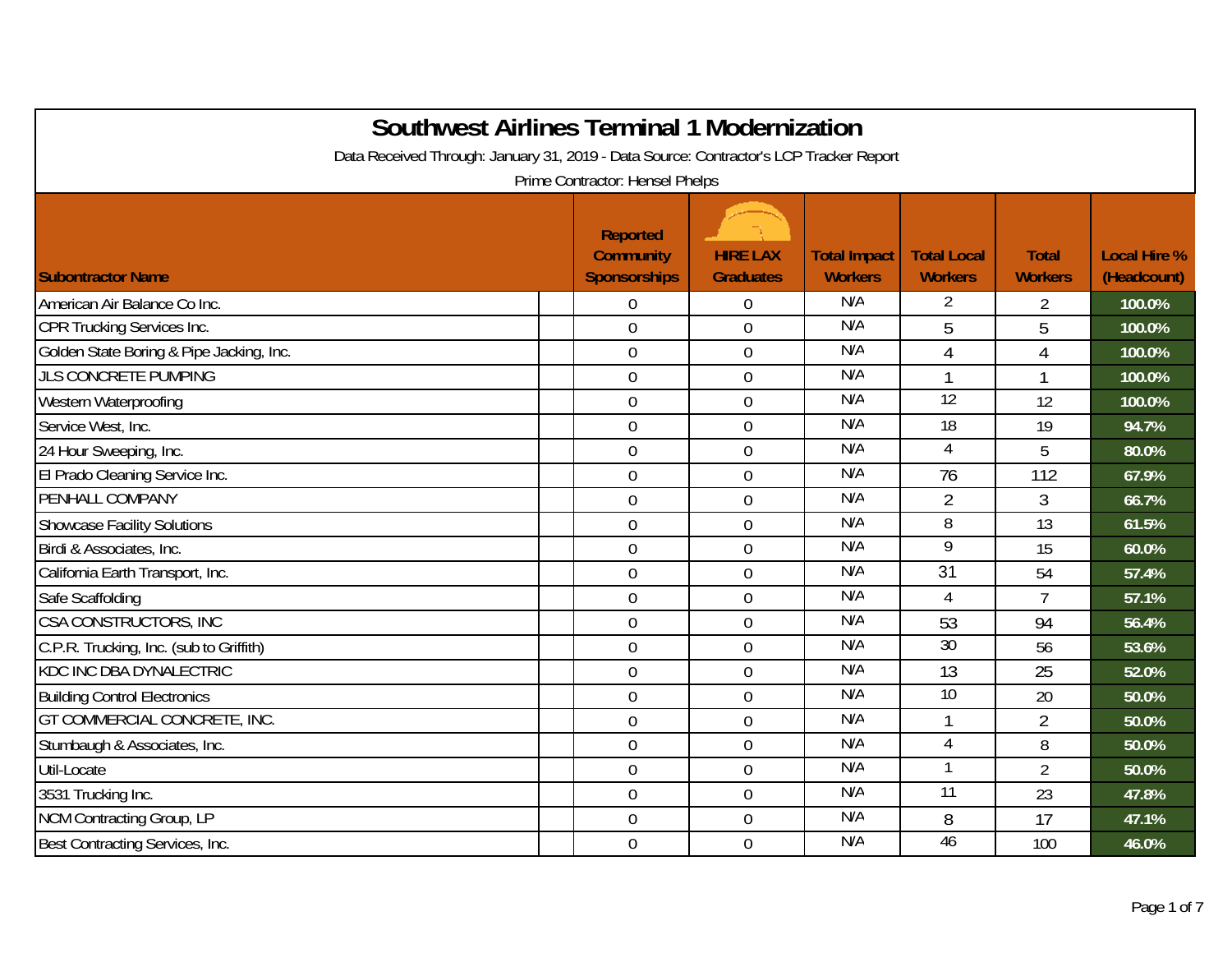| <b>Southwest Airlines Terminal 1 Modernization</b>                                     |                                                            |                                     |                                       |                                      |                                |                                    |
|----------------------------------------------------------------------------------------|------------------------------------------------------------|-------------------------------------|---------------------------------------|--------------------------------------|--------------------------------|------------------------------------|
| Data Received Through: January 31, 2019 - Data Source: Contractor's LCP Tracker Report | Prime Contractor: Hensel Phelps                            |                                     |                                       |                                      |                                |                                    |
| <b>Subontractor Name</b>                                                               | <b>Reported</b><br><b>Community</b><br><b>Sponsorships</b> | <b>HIRE LAX</b><br><b>Graduates</b> | <b>Total Impact</b><br><b>Workers</b> | <b>Total Local</b><br><b>Workers</b> | <b>Total</b><br><b>Workers</b> | <b>Local Hire %</b><br>(Headcount) |
| <b>West Coast Fire Stopping</b>                                                        | $\mathbf 0$                                                | $\Omega$                            | N/A                                   | 8                                    | 18                             | 44.4%                              |
| Underground Construction Co., Inc.                                                     | $\mathbf 0$                                                | $\overline{0}$                      | N/A                                   | $\overline{17}$                      | 40                             | 42.5%                              |
| Concrete Coring Company (sub to Griffith)                                              | $\overline{0}$                                             | $\overline{0}$                      | N/A                                   | 15                                   | 37                             | 40.5%                              |
| <b>LVI FACILITY SERVICES</b>                                                           | $\boldsymbol{0}$                                           | $\mathbf 0$                         | N/A                                   | 15                                   | 39                             | 38.5%                              |
| J. COLAVIN & SON, INC.                                                                 | $\mathbf 0$                                                | $\overline{0}$                      | N/A                                   | 21                                   | 55                             | 38.2%                              |
| <b>JLS Pumping</b>                                                                     | $\overline{0}$                                             | $\overline{0}$                      | N/A                                   | $\mathfrak{Z}$                       | 8                              | 37.5%                              |
| Rebar Engineering, Inc.                                                                | $\mathbf 0$                                                | $\overline{0}$                      | N/A                                   | 15                                   | 40                             | 37.5%                              |
| Substructure Support, Inc.                                                             | $\mathbf 0$                                                | $\Omega$                            | N/A                                   | 3                                    | 8                              | 37.5%                              |
| PRO STEEL ERECTORS, INC.                                                               | $\mathbf 0$                                                | $\overline{0}$                      | N/A                                   | 36                                   | 98                             | 36.7%                              |
| <b>DIRECT A/V</b>                                                                      | $\boldsymbol{0}$                                           | $\mathbf 0$                         | N/A                                   | 11                                   | 30                             | 36.7%                              |
| <b>MURRAY COMPANY</b>                                                                  | $\mathbf 0$                                                | $\overline{0}$                      | N/A                                   | 42                                   | 115                            | 36.5%                              |
| Wilson & Hampton Painting Contractors                                                  | $\overline{0}$                                             | $\Omega$                            | N/A                                   | $\overline{13}$                      | 36                             | 36.1%                              |
| <b>Quality Production Services</b>                                                     | $\mathbf 0$                                                | $\overline{0}$                      | N/A                                   | 5                                    | 14                             | 35.7%                              |
| HENSEL PHELPS CONSTRUCTION CO                                                          | $\overline{0}$                                             | $\Omega$                            | N/A                                   | 28                                   | 79                             | 35.4%                              |
| MORROW MEADOWS CORP (ELECTRICAL & LOW VOLTAGE)                                         | $\boldsymbol{0}$                                           | $\overline{0}$                      | N/A                                   | 112                                  | 332                            | 33.7%                              |
| <b>GGG DEMOLITION, INC.</b>                                                            | $\boldsymbol{0}$                                           | $\overline{0}$                      | N/A                                   | 53                                   | 158                            | 33.5%                              |
| PERFORMANCE CONTRACTING, INC. - 0900110                                                | $\mathbf{1}$                                               | $\overline{0}$                      | N/A                                   | 81                                   | 242                            | 33.5%                              |
| <b>DUGGAN &amp; ASSOCIATES, INC.</b>                                                   | $\boldsymbol{0}$                                           | $\overline{0}$                      | N/A                                   |                                      | 3                              | 33.3%                              |
| FRANK S. SMITH MASONRY, INC.                                                           | $\mathbf 0$                                                | $\overline{0}$                      | N/A                                   | 8                                    | 24                             | 33.3%                              |
| <b>GLORE &amp; ASSOCIATES, INC.</b>                                                    | $\overline{0}$                                             | $\overline{0}$                      | N/A                                   | $\mathbf{1}$                         | 3                              | 33.3%                              |
| <b>LIMBACH COMPANY LP</b>                                                              | $\boldsymbol{0}$                                           | $\mathbf 0$                         | N/A                                   | 9                                    | 27                             | 33.3%                              |
| PREMIER INTERIOR DEVELOPMENT, INC.                                                     | $\overline{0}$                                             | $\overline{0}$                      | N/A                                   | $\overline{4}$                       | 12                             | 33.3%                              |
| Signature Flooring, Inc.                                                               | $\mathbf 0$                                                | $\overline{0}$                      | N/A                                   | $\overline{7}$                       | 22                             | 31.8%                              |
| <b>Weiss Sheet Metal Company</b>                                                       | $\mathbf 0$                                                | $\overline{0}$                      | N/A                                   | 5                                    | 16                             | 31.3%                              |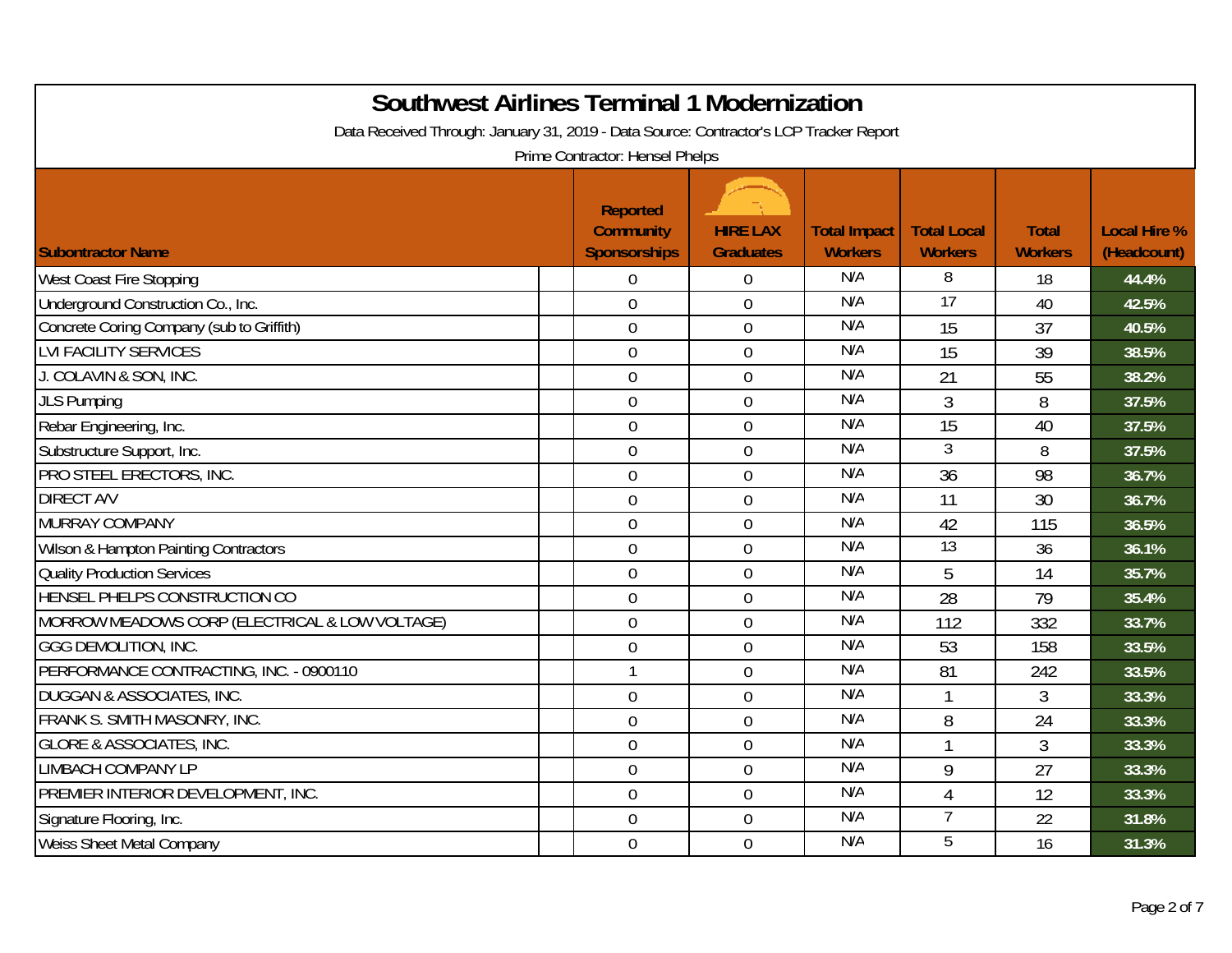| <b>Southwest Airlines Terminal 1 Modernization</b>                                     |                                     |                  |                     |                    |                |                     |
|----------------------------------------------------------------------------------------|-------------------------------------|------------------|---------------------|--------------------|----------------|---------------------|
| Data Received Through: January 31, 2019 - Data Source: Contractor's LCP Tracker Report |                                     |                  |                     |                    |                |                     |
|                                                                                        | Prime Contractor: Hensel Phelps     |                  |                     |                    |                |                     |
|                                                                                        | <b>Reported</b><br><b>Community</b> | <b>HIRE LAX</b>  | <b>Total Impact</b> | <b>Total Local</b> | <b>Total</b>   | <b>Local Hire %</b> |
| <b>Subontractor Name</b>                                                               | <b>Sponsorships</b>                 | <b>Graduates</b> | <b>Workers</b>      | <b>Workers</b>     | <b>Workers</b> | (Headcount)         |
| MORROW-MEADOWS CORP - PREMIER INTERIORS                                                | $\overline{0}$                      | $\overline{0}$   | N/A                 | 4                  | 13             | 30.8%               |
| Twining, Inc.                                                                          | $\mathbf 0$                         | $\overline{0}$   | N/A                 | 8                  | 26             | 30.8%               |
| Safway Services, LLC                                                                   | $\overline{0}$                      | $\overline{0}$   | N/A                 | 18                 | 59             | 30.5%               |
| ISEC, INC.                                                                             | $\boldsymbol{0}$                    | $\overline{0}$   | N/A                 | 20                 | 66             | 30.3%               |
| Architectural Design & Signs, Inc.                                                     | $\boldsymbol{0}$                    | $\mathbf 0$      | N/A                 | 6                  | 20             | 30.0%               |
| <b>NEVELL GROUP INC</b>                                                                | $\overline{0}$                      | $\overline{0}$   | N/A                 | 32                 | 108            | 29.6%               |
| <b>COSCO FIRE PROTECTION (T1)</b>                                                      | $\boldsymbol{0}$                    | $\overline{0}$   | N/A                 | 12                 | 41             | 29.3%               |
| Centerline Concrete Cutting                                                            | $\mathbf 0$                         | $\overline{0}$   | N/A                 | $\overline{2}$     | $\overline{7}$ | 28.6%               |
| <b>Coast Building Products</b>                                                         | $\overline{0}$                      | $\overline{0}$   | N/A                 | 4                  | 14             | 28.6%               |
| KARCHER INSULATION, INC.                                                               | $\mathbf 0$                         | $\mathbf 0$      | N/A                 | $\overline{4}$     | 14             | 28.6%               |
| <b>GRIFFITH COMPANY</b>                                                                | $\overline{0}$                      | $\mathbf 0$      | N/A                 | 89                 | 316            | 28.2%               |
| NOR CAL PIPELINE SERVICES, INC                                                         | $\overline{0}$                      | $\overline{0}$   | N/A                 | 8                  | 29             | 27.6%               |
| Safway Services, LLC (Sub to CMI)                                                      | $\mathbf 0$                         | $\overline{0}$   | N/A                 | 10                 | 37             | 27.0%               |
| HARWOOD CONSTRUCTION, INC.                                                             | $\overline{0}$                      | $\overline{0}$   | N/A                 | $\overline{4}$     | 15             | 26.7%               |
| Wood Group Field Services, Inc.                                                        | $\mathbf 0$                         | 0                | N/A                 | $\overline{4}$     | 15             | 26.7%               |
| JOHNSON & TURNER PAINTING CO., INC.                                                    | $\mathbf 0$                         | $\overline{0}$   | N/A                 | 10                 | 38             | 26.3%               |
| Air Balance Co, Inc.                                                                   | $\overline{0}$                      | $\overline{0}$   | N/A                 | 3                  | 12             | 25.0%               |
| C.A. Buchen Corp                                                                       | $\mathbf 0$                         | $\overline{0}$   | N/A                 | $\overline{2}$     | 8              | 25.0%               |
| COSCO FIRE PROTECTION, INC.                                                            | $\mathbf 0$                         | $\overline{0}$   | N/A                 | $\overline{2}$     | 8              | 25.0%               |
| KARCHER INSULATION, INC. #2                                                            | $\mathbf 0$                         | $\overline{0}$   | N/A                 | 3                  | 12             | 25.0%               |
| Washington Iron Work                                                                   | $\boldsymbol{0}$                    | $\mathbf 0$      | N/A                 | 18                 | 74             | 24.3%               |
| CRITCHFIELD MECHANICAL, INC. OF SOUTHERN CALIFORNIA                                    | $\mathbf 0$                         | $\mathbf 0$      | N/A                 | 32                 | 132            | 24.2%               |
| Brand Scaffold Services Inc.                                                           | $\mathbf 0$                         | $\overline{0}$   | N/A                 | 5                  | 21             | 23.8%               |
| Schindler Elevator Corporation                                                         | $\mathbf 0$                         | $\overline{0}$   | N/A                 | $\overline{4}$     | 17             | 23.5%               |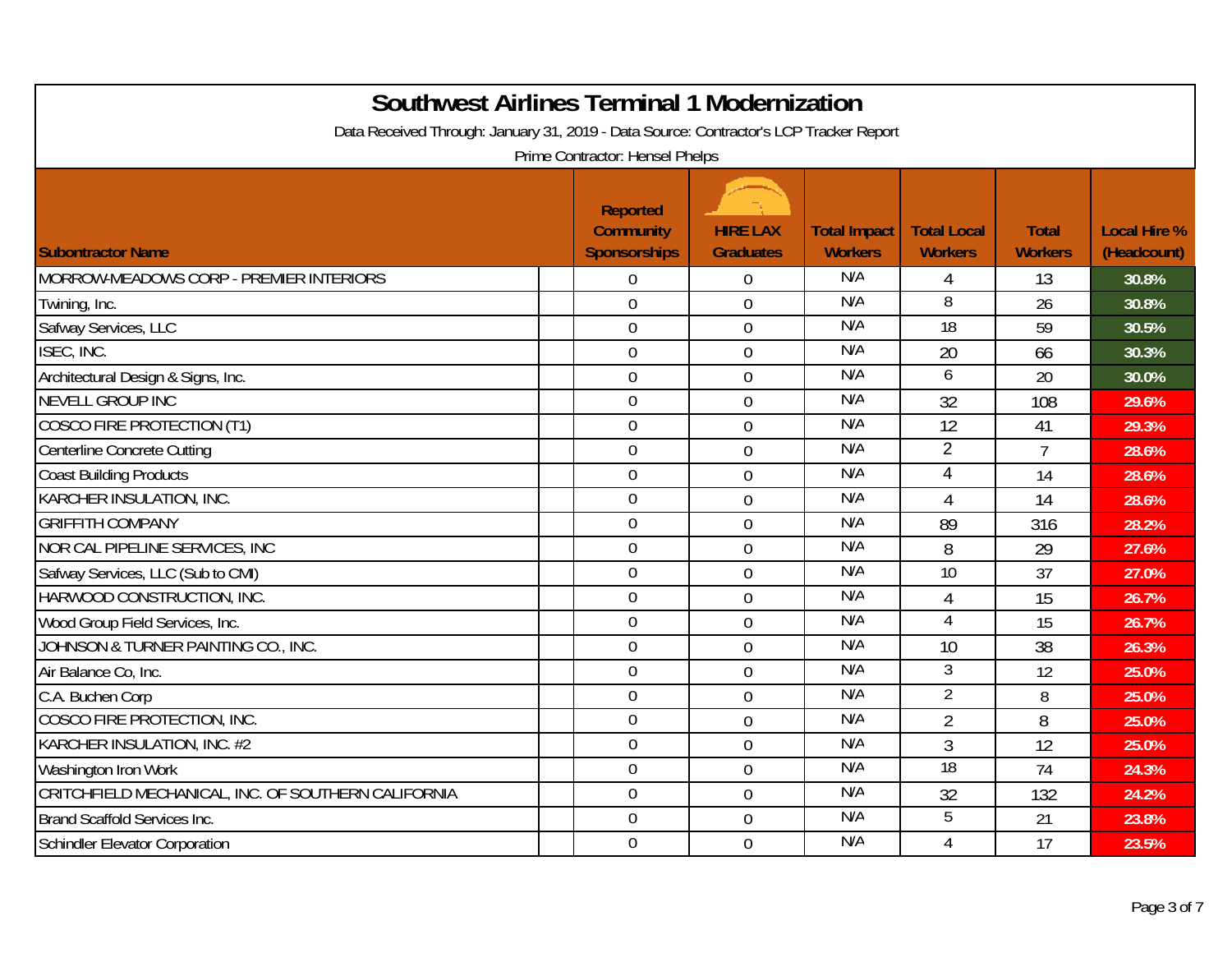| <b>Southwest Airlines Terminal 1 Modernization</b><br>Data Received Through: January 31, 2019 - Data Source: Contractor's LCP Tracker Report |                                                                                               |                                     |                                       |                                      |                                |                                    |  |  |
|----------------------------------------------------------------------------------------------------------------------------------------------|-----------------------------------------------------------------------------------------------|-------------------------------------|---------------------------------------|--------------------------------------|--------------------------------|------------------------------------|--|--|
| <b>Subontractor Name</b>                                                                                                                     | Prime Contractor: Hensel Phelps<br><b>Reported</b><br><b>Community</b><br><b>Sponsorships</b> | <b>HIRE LAX</b><br><b>Graduates</b> | <b>Total Impact</b><br><b>Workers</b> | <b>Total Local</b><br><b>Workers</b> | <b>Total</b><br><b>Workers</b> | <b>Local Hire %</b><br>(Headcount) |  |  |
| MORROW-MEADOWS CORPORATION                                                                                                                   | 2                                                                                             |                                     | N/A                                   | 10                                   | 43                             | 23.3%                              |  |  |
| LETNER ROOFING CO.                                                                                                                           | $\overline{0}$                                                                                | $\overline{0}$                      | N/A                                   | 14                                   | 61                             | 23.0%                              |  |  |
| <b>Building Control Electronics - Premier Interiors</b>                                                                                      | $\mathbf 0$                                                                                   | $\overline{0}$                      | N/A                                   | $\overline{2}$                       | 9                              | 22.2%                              |  |  |
| <b>INFINITY DRYWALL CONTRACTING, INC.</b>                                                                                                    | $\overline{0}$                                                                                | $\overline{0}$                      | N/A                                   | $\overline{2}$                       | 9                              | 22.2%                              |  |  |
| Malcolm Drilling Company                                                                                                                     | $\overline{0}$                                                                                | $\overline{0}$                      | N/A                                   | $\overline{2}$                       | 9                              | 22.2%                              |  |  |
| Sequoia Consultants                                                                                                                          | $\mathbf 0$                                                                                   | $\overline{0}$                      | N/A                                   | 11                                   | 51                             | 21.6%                              |  |  |
| <b>CORRADINI CORP.</b>                                                                                                                       | $\overline{0}$                                                                                | $\overline{0}$                      | N/A                                   | 20                                   | 94                             | 21.3%                              |  |  |
| Penhall Company (Sub to Griffith Company)                                                                                                    | $\mathbf 0$                                                                                   | $\overline{0}$                      | N/A                                   | $\overline{4}$                       | 19                             | 21.1%                              |  |  |
| <b>Brady Company/Los Angeles</b>                                                                                                             | $\mathbf 0$                                                                                   | $\mathbf 0$                         | N/A                                   | $\overline{4}$                       | 20                             | 20.0%                              |  |  |
| CONTINENTAL MARBLE & TILE COMPANY                                                                                                            | $\boldsymbol{0}$                                                                              | $\mathbf 0$                         | N/A                                   | $\mathbf{1}$                         | 5                              | 20.0%                              |  |  |
| EER, Inc.                                                                                                                                    | $\mathbf 0$                                                                                   | $\overline{0}$                      | N/A                                   | $\mathbf{1}$                         | 5                              | 20.0%                              |  |  |
| <b>GLOW ELECTRIC COMPANY INC</b>                                                                                                             | $\overline{0}$                                                                                | $\mathbf 0$                         | N/A                                   | $\overline{2}$                       | 10                             | 20.0%                              |  |  |
| L2 SPECIALTIES, INC.                                                                                                                         | $\mathbf 0$                                                                                   | $\overline{0}$                      | N/A                                   | $\mathbf{1}$                         | 5                              | 20.0%                              |  |  |
| LAWRENCE W. ROSINE CO.                                                                                                                       | $\overline{0}$                                                                                | $\overline{0}$                      | N/A                                   | $\overline{2}$                       | 10                             | 20.0%                              |  |  |
| ELLJAY ACOUSTICS, INC.                                                                                                                       | $\boldsymbol{0}$                                                                              | $\mathbf 0$                         | N/A                                   | 9                                    | 48                             | 18.8%                              |  |  |
| Specialty Installation, Inc.                                                                                                                 | $\mathbf 0$                                                                                   | $\overline{0}$                      | N/A                                   | $\overline{2}$                       | 11                             | 18.2%                              |  |  |
| WMB & Associates, Inc.                                                                                                                       | $\overline{0}$                                                                                | $\overline{0}$                      | N/A                                   | $\overline{2}$                       | 11                             | 18.2%                              |  |  |
| GIROUX GLASS, INC. (T1MP)                                                                                                                    | $\mathbf 0$                                                                                   | $\overline{0}$                      | N/A                                   | 9                                    | 50                             | 18.0%                              |  |  |
| Sterndahl Enterpise Inc.                                                                                                                     | $\overline{0}$                                                                                | $\mathbf 0$                         | N/A                                   | 6                                    | 35                             | 17.1%                              |  |  |
| Conco Pumping                                                                                                                                | $\mathbf 0$                                                                                   | $\mathbf 0$                         | N/A                                   | $\overline{2}$                       | 12                             | 16.7%                              |  |  |
| <b>SASCO</b>                                                                                                                                 | $\mathbf 0$                                                                                   | $\overline{0}$                      | N/A                                   | $\mathbf{1}$                         | 6                              | 16.7%                              |  |  |
| <b>XL Fire Protection</b>                                                                                                                    | $\mathbf 0$                                                                                   | $\overline{0}$                      | N/A                                   | $\mathbf{1}$                         | 6                              | 16.7%                              |  |  |
| PROSPECTRA CONTRACT FLOORING                                                                                                                 | $\mathbf 0$                                                                                   | $\overline{0}$                      | N/A                                   | 6                                    | 37                             | 16.2%                              |  |  |
| CRITCHFIELD MECHANICAL, INC. OF SOUTHERN CALIFORNIA (PUMP ROOM)                                                                              | $\mathbf 0$                                                                                   | $\overline{0}$                      | N/A                                   | 8                                    | 53                             | 15.1%                              |  |  |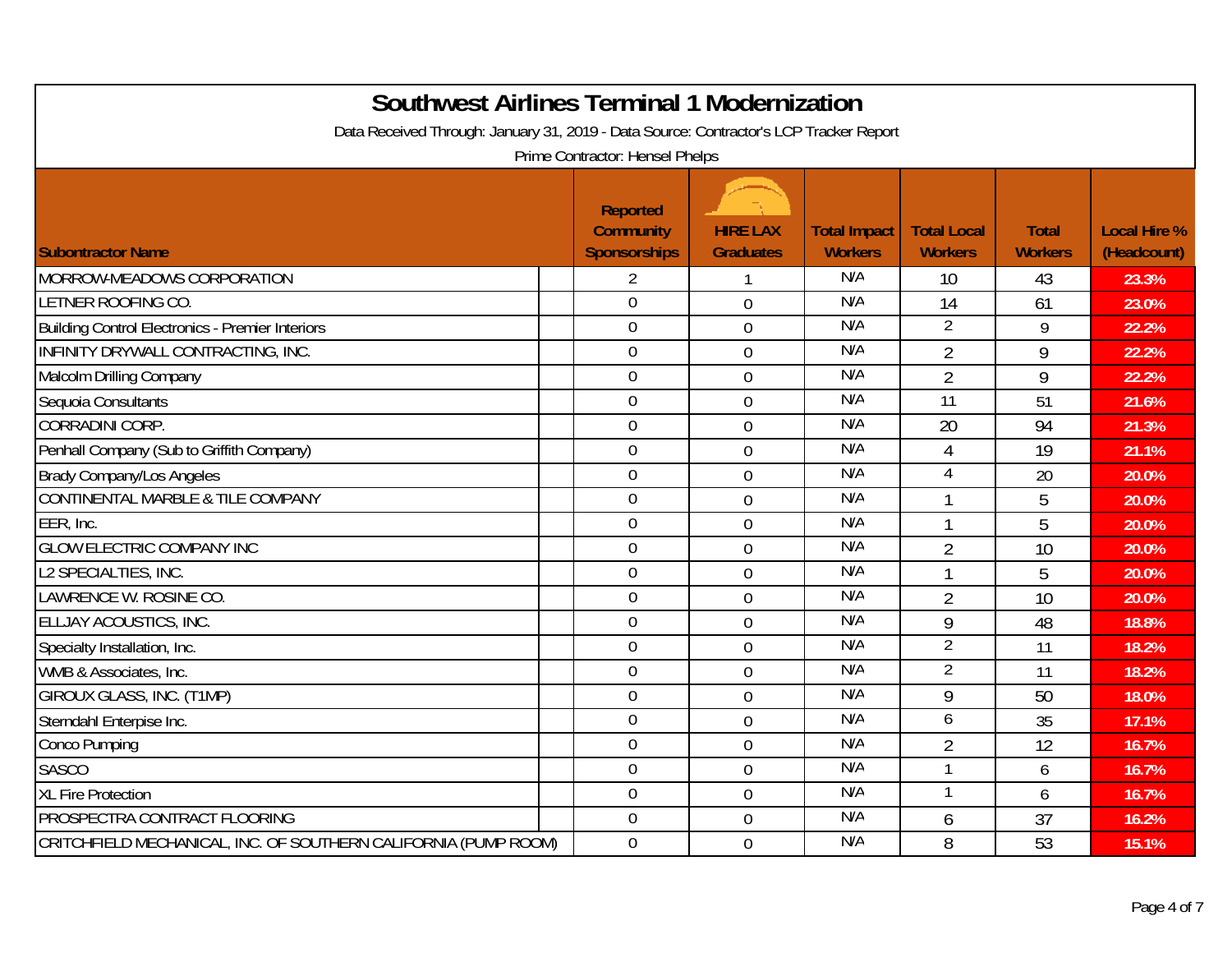| <b>Southwest Airlines Terminal 1 Modernization</b>                                                                        |                                         |                                     |                                       |                                      |                                |                                    |  |  |
|---------------------------------------------------------------------------------------------------------------------------|-----------------------------------------|-------------------------------------|---------------------------------------|--------------------------------------|--------------------------------|------------------------------------|--|--|
| Data Received Through: January 31, 2019 - Data Source: Contractor's LCP Tracker Report<br>Prime Contractor: Hensel Phelps |                                         |                                     |                                       |                                      |                                |                                    |  |  |
|                                                                                                                           | <b>Reported</b>                         |                                     |                                       |                                      |                                |                                    |  |  |
| <b>Subontractor Name</b>                                                                                                  | <b>Community</b><br><b>Sponsorships</b> | <b>HIRE LAX</b><br><b>Graduates</b> | <b>Total Impact</b><br><b>Workers</b> | <b>Total Local</b><br><b>Workers</b> | <b>Total</b><br><b>Workers</b> | <b>Local Hire %</b><br>(Headcount) |  |  |
| <b>Applied Engineering Concepts</b>                                                                                       | $\overline{0}$                          | $\overline{0}$                      | N/A                                   | 1                                    | $\overline{7}$                 | 14.3%                              |  |  |
| Vertical Earthworks, Inc.                                                                                                 | $\overline{0}$                          | $\overline{0}$                      | N/A                                   | 1                                    | $\overline{7}$                 | 14.3%                              |  |  |
| MR CRANE, Inc.                                                                                                            | $\overline{0}$                          | 0                                   | N/A                                   | $\mathbf{1}$                         | 10                             | 10.0%                              |  |  |
| LIMBACH COMPANY - PREMIER INTERIOR DEVELOPMENT, INC.                                                                      | $\mathbf 0$                             | $\overline{0}$                      | N/A                                   | 1                                    | 11                             | 9.1%                               |  |  |
| R.J. & J Construction, Inc.                                                                                               | $\boldsymbol{0}$                        | $\mathbf 0$                         | N/A                                   | $\overline{2}$                       | 22                             | 9.1%                               |  |  |
| Savala Equipment Company, Inc.                                                                                            | $\overline{0}$                          | $\overline{0}$                      | N/A                                   | $\overline{2}$                       | 22                             | 9.1%                               |  |  |
| C Below, Inc.                                                                                                             | $\boldsymbol{0}$                        | $\overline{0}$                      | N/A                                   | $\mathbf{1}$                         | 12                             | 8.3%                               |  |  |
| Schindler Elevator Corporation (Elevator Division)                                                                        | $\overline{0}$                          | $\overline{0}$                      | N/A                                   | $\mathbf{1}$                         | 15                             | 6.7%                               |  |  |
| <b>OTIS ELEVATOR</b>                                                                                                      | $\overline{0}$                          | $\overline{0}$                      | N/A                                   | $\overline{2}$                       | 33                             | 6.1%                               |  |  |
| <b>INFINITY METALS, INC.</b>                                                                                              | $\mathbf 0$                             | $\mathbf 0$                         | N/A                                   | $\overline{2}$                       | 38                             | 5.3%                               |  |  |
| B & I Equipment Rental LLC                                                                                                | $\mathbf 0$                             | $\overline{0}$                      | N/A                                   | $\mathbf 0$                          | 1                              | 0.0%                               |  |  |
| B & J Tree Service                                                                                                        | $\overline{0}$                          | $\overline{0}$                      | N/A                                   | $\overline{0}$                       | $\overline{7}$                 | 0.0%                               |  |  |
| <b>BC</b> Traffic                                                                                                         | $\mathbf 0$                             | 0                                   | N/A                                   | $\mathbf 0$                          | 4                              | 0.0%                               |  |  |
| Centerline Concrete Cutting (Cosco)                                                                                       | $\overline{0}$                          | 0                                   | N/A                                   | $\Omega$                             | 1                              | 0.0%                               |  |  |
| <b>CONCO PUMPING A</b>                                                                                                    | $\mathbf 0$                             | 0                                   | N/A                                   | $\theta$                             | $\overline{1}$                 | 0.0%                               |  |  |
| CONNOR CONCRETE CUTTING AND CORING                                                                                        | $\mathbf 0$                             | 0                                   | N/A                                   | $\overline{0}$                       | 11                             | 0.0%                               |  |  |
| CONNOR CONCRETE CUTTING AND CORING (Sub to RJ & J Construction)                                                           | $\overline{0}$                          | $\overline{0}$                      | N/A                                   | $\Omega$                             | 5                              | 0.0%                               |  |  |
| CRITCHFIELD MEHCANICAL, INC. OF SOUTHERN CALIFORNIA (SURVEY)                                                              | $\mathbf 0$                             | $\overline{0}$                      | N/A                                   | $\theta$                             | $\overline{7}$                 | 0.0%                               |  |  |
| Davidson Concrete Cutting, Inc.                                                                                           | $\overline{0}$                          | $\overline{0}$                      | N/A                                   | $\theta$                             | 1                              | 0.0%                               |  |  |
| Fine Grade Equipment, Inc.                                                                                                | $\overline{0}$                          | $\overline{0}$                      | N/A                                   | $\overline{0}$                       | 19                             | 0.0%                               |  |  |
| G&F Concrete Cutting, INC.                                                                                                | $\mathbf 0$                             | $\overline{0}$                      | N/A                                   | $\overline{0}$                       | $\mathbf{1}$                   | 0.0%                               |  |  |
| <b>G&amp;G DOOR PRODUCTS, INC.</b>                                                                                        | $\mathbf 0$                             | $\mathbf 0$                         | N/A                                   | $\overline{0}$                       | 6                              | 0.0%                               |  |  |
| Giroux Glass, Inc.                                                                                                        | $\mathbf 0$                             | 0                                   | N/A                                   | $\overline{0}$                       | 3                              | 0.0%                               |  |  |
| <b>GONSALVES &amp; SANTUCCI INC. DBA CONCO PUMPING</b>                                                                    | $\mathbf 0$                             | $\overline{0}$                      | N/A                                   | $\overline{0}$                       |                                | 0.0%                               |  |  |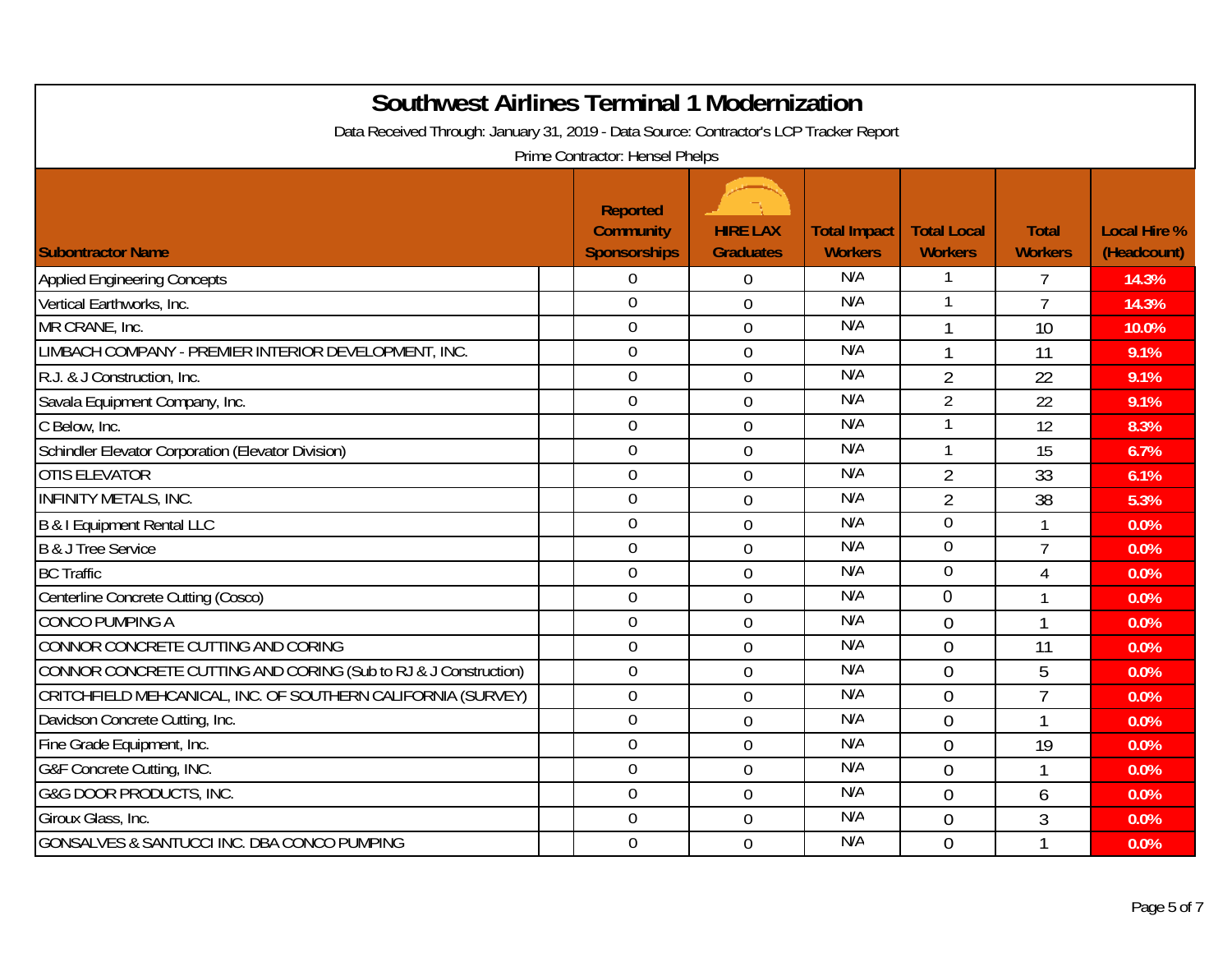| <b>Southwest Airlines Terminal 1 Modernization</b>                                     |                                                            |                                     |                                       |                                      |                                |                                    |
|----------------------------------------------------------------------------------------|------------------------------------------------------------|-------------------------------------|---------------------------------------|--------------------------------------|--------------------------------|------------------------------------|
| Data Received Through: January 31, 2019 - Data Source: Contractor's LCP Tracker Report | Prime Contractor: Hensel Phelps                            |                                     |                                       |                                      |                                |                                    |
| <b>Subontractor Name</b>                                                               | <b>Reported</b><br><b>Community</b><br><b>Sponsorships</b> | <b>HIRE LAX</b><br><b>Graduates</b> | <b>Total Impact</b><br><b>Workers</b> | <b>Total Local</b><br><b>Workers</b> | <b>Total</b><br><b>Workers</b> | <b>Local Hire %</b><br>(Headcount) |
| Goss Construction Company Inc. (sub to Griffith)                                       | $\overline{0}$                                             | $\overline{0}$                      | N/A                                   | $\theta$                             | 10                             | 0.0%                               |
| <b>GREGG DRILLING &amp; TESTING, INC.</b>                                              | $\overline{0}$                                             | $\overline{0}$                      | N/A                                   | $\theta$                             | $\overline{2}$                 | 0.0%                               |
| Harper's Backhoe Service, Inc. dba Harper Equipment Rental                             | $\overline{0}$                                             | $\overline{0}$                      | N/A                                   | $\overline{0}$                       | $\overline{2}$                 | 0.0%                               |
| HILL CRANE SERVICE, INC.                                                               | $\mathbf 0$                                                | $\overline{0}$                      | N/A                                   | $\mathbf 0$                          | 15                             | 0.0%                               |
| <b>INLAND PACIFIC TILE, INC.</b>                                                       | $\mathbf 0$                                                | $\overline{0}$                      | N/A                                   | $\overline{0}$                       | 5                              | 0.0%                               |
| KARCHER FIRESTOPPING, INC.                                                             | $\mathbf 0$                                                | $\overline{0}$                      | N/A                                   | $\overline{0}$                       | 5                              | 0.0%                               |
| KOPPL PIPELINE SERVICES, INC                                                           | $\mathbf 0$                                                | $\overline{0}$                      | N/A                                   | $\overline{0}$                       | 3                              | 0.0%                               |
| MCKEON DOOR WEST, INC.                                                                 | $\mathbf 0$                                                | $\overline{0}$                      | N/A                                   | $\overline{0}$                       | 9                              | 0.0%                               |
| MORROW-MEADOWS CORP (MAIN ELECTRICAL UPGRADES)                                         | $\mathbf 0$                                                | $\overline{0}$                      | N/A                                   | $\overline{0}$                       | 4                              | 0.0%                               |
| MR. CRANE, INC.                                                                        | $\boldsymbol{0}$                                           | $\overline{0}$                      | N/A                                   | $\overline{0}$                       | 16                             | 0.0%                               |
| NEWMAN BACKHOE SERVICE, INC.                                                           | $\overline{0}$                                             | $\mathbf 0$                         | N/A                                   | $\theta$                             | 4                              | 0.0%                               |
| NOLD'S EQUIPMENT, INC.                                                                 | $\mathbf 0$                                                | $\overline{0}$                      | N/A                                   | $\overline{0}$                       | 3                              | 0.0%                               |
| PAVEMENT RECYCLING SYSTEMS, INC.                                                       | $\mathbf 0$                                                | $\Omega$                            | N/A                                   | $\overline{0}$                       | 4                              | 0.0%                               |
| PENHALL COMPANY (CMI)                                                                  | $\mathbf 0$                                                | $\overline{0}$                      | N/A                                   | $\overline{0}$                       | $\overline{2}$                 | 0.0%                               |
| <b>PRE-CON PRODUCTS</b>                                                                | $\mathbf 0$                                                | $\overline{0}$                      | N/A                                   | $\overline{0}$                       | $\mathfrak{Z}$                 | 0.0%                               |
| PSSI International Inc.                                                                | $\mathbf 0$                                                | $\overline{0}$                      | N/A                                   | $\overline{0}$                       | $\overline{2}$                 | 0.0%                               |
| Q&D CONSTRUCTION, INC.                                                                 | $\mathbf 0$                                                | $\overline{0}$                      | N/A                                   | $\overline{0}$                       | $\overline{2}$                 | 0.0%                               |
| R.J. Lalonde, Inc.                                                                     | $\mathbf 0$                                                | $\overline{0}$                      | N/A                                   | $\overline{0}$                       | 11                             | 0.0%                               |
| Sheward & Sons & Sons                                                                  | $\overline{0}$                                             | $\Omega$                            | N/A                                   | $\overline{0}$                       | 1                              | 0.0%                               |
| Sign Industries Incorporated                                                           | $\mathbf 0$                                                | $\overline{0}$                      | N/A                                   | $\overline{0}$                       | $\overline{2}$                 | 0.0%                               |
| Skycon Inc                                                                             | $\mathbf 0$                                                | $\overline{0}$                      | N/A                                   | $\boldsymbol{0}$                     | 5                              | 0.0%                               |
| Smoke Guard California, Inc.                                                           | $\mathbf 0$                                                | $\mathbf 0$                         | N/A                                   | $\overline{0}$                       | 1                              | 0.0%                               |
| Stanley Access Inc.                                                                    | $\mathbf 0$                                                | $\overline{0}$                      | N/A                                   | $\mathbf 0$                          | $\overline{7}$                 | 0.0%                               |
| Torrent Resources (CA) Inc                                                             | $\overline{0}$                                             | $\Omega$                            | N/A                                   | $\overline{0}$                       | 6                              | 0.0%                               |